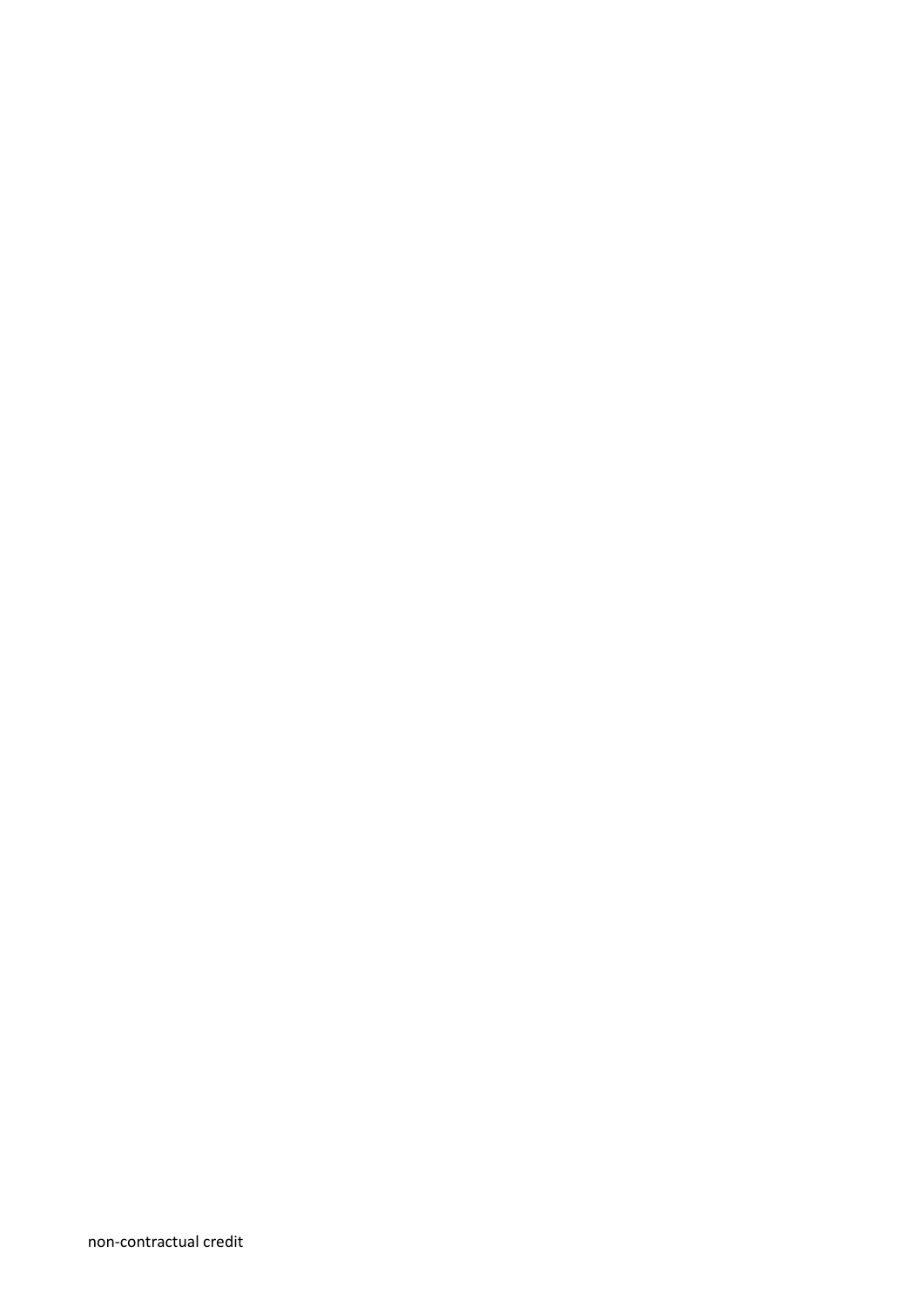## **SYNOPSIS**

Rome. An eclipse blocks out the sun, blackening the skies on a hot summer day - harbinger of the darkness that will envelop Diana when a serial killer chooses her as prey. Fleeing her predator, the young escort crashes her car and loses her sight. She emerges from the initial shock determined to fight for her life, but she is no longer alone. Defending her and acting as her eyes is a little boy, Chin, who survived the car accident. But the killer won't give up his victim. Who will be saved?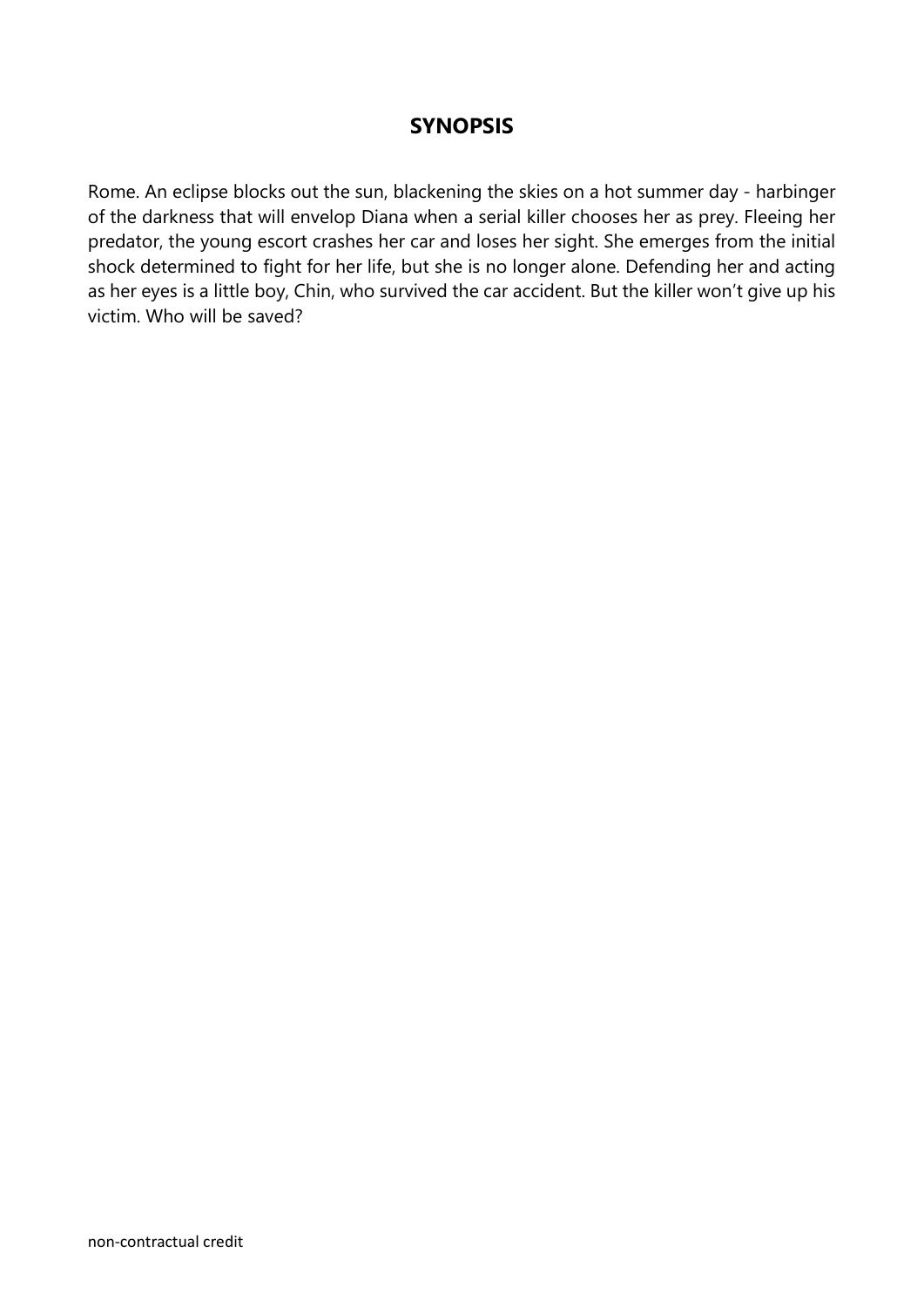## **DIRECTOR'S NOTE**

**DARK GLASSES** is a film that I imagined a few years ago and was unable to make, but that I never stopped thinking about. The difficulty was linked to the demands of the market, which was looking for violent and meaningless stories, while I was at last experiencing a phase of reconciliation with my nightmares. I had therefore decided to open the door of terror and to go through and beyond it. For me, **DARK GLASSES** represents the culmination of a journey as an author that was engraved in my destiny, one that has, since childhood, been influenced by the literature of Edgar Allan Poe. Now that times have changed, I don't want to betray the essence of the story, nor the style that interprets it.

Everything pivots on the fulcrum of the solar eclipse that opens the film by superimposing the blinding light of day on the shadows formed on the ground by the people watching. Gradually, the shadows transform as the sun is darkened and yellow changes to midnight blue. It's an omen that foreshadows the blindness that will overwhelm Diana, the protagonist.

Blindness is a theme that I have already visited. I'm fascinated by the idea (when I am filming) of communicating that feeling of fragility and panic that dominates the beating heart of a character.

I was captivated by Ilenia Pastorelli's beauty, but also by the fragility of her appearance, which exists in stark contrast to the power of her gaze – a gaze that changes when she has to wear dark glasses in the film. Alternating close-ups with intense long shots, I narrated the sequence of murders that, as a necessary element, lead mercilessly to the final catharsis. I have once again paid scrupulous attention to detail – a useful tool to offer a vision of the "other" relative to observed reality, and always going beyond the surface of things. And with the use of subjective point-of-view camera shots, I amplified the anguish of the characters in order to render their fear even more palpable.

There is not a great deal of dialogue, but scenes are supported by a powerful soundtrack created by Arnaud Rebotini, that emphasizes the disturbing atmosphere, alluding to the threat of a killer as an indefinite and phantasmagoric hovering presence. I see music as a protagonist on a par with the performance of the actors, one that makes the story of this chase even more tangible.

As for the photography: from exteriors to interiors, from light to dark, I emphasized in any way possible the claustrophobia that oppresses Diana, despite the many open and isolated spaces. I revealed the countryside, the forest, the river and the night, as no less hostile than the monster haunting her. I wanted to make the viewer truly feel the wind, thus all the amplified and reverberated sound.

Speaking of the main characters I asked myself, as I do in all my films: "Who are they, and how do they move?" In this case, they are two special people. She is an adult and she is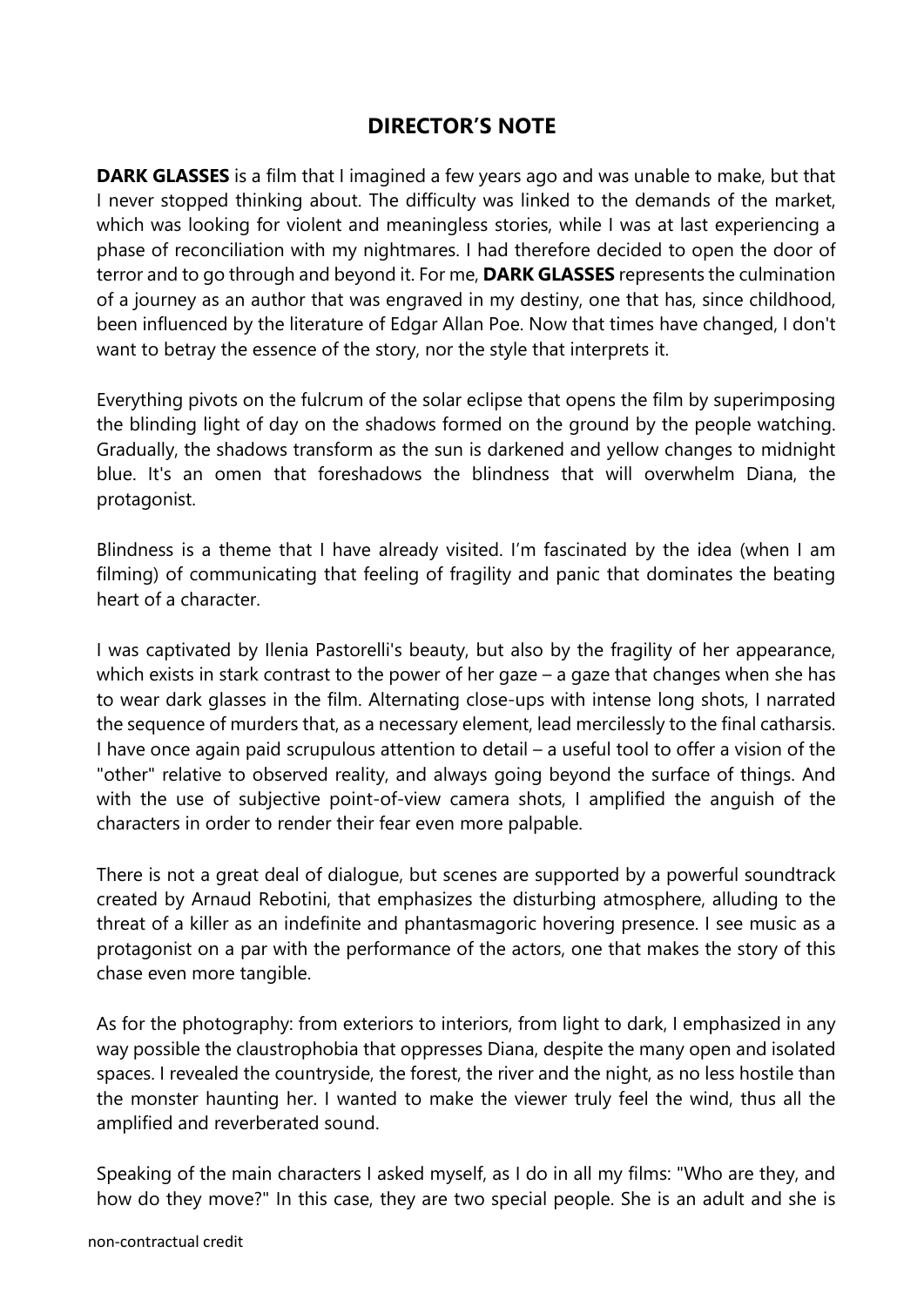blind; he is a child who is too young to get by on his own. And they come from two different cultures: she's Italian, while the boy is Chinese. This combination is the driving force behind **DARK GLASSES**, the axis on which the main story revolves. The pace and tone of the film go hand in hand with tension and suspense. **DARK GLASSES** is what it's meant to be: a very intense *giallo* thriller, with however a new added element, compared to my previous films – sentiment and tenderness.

Dario Argento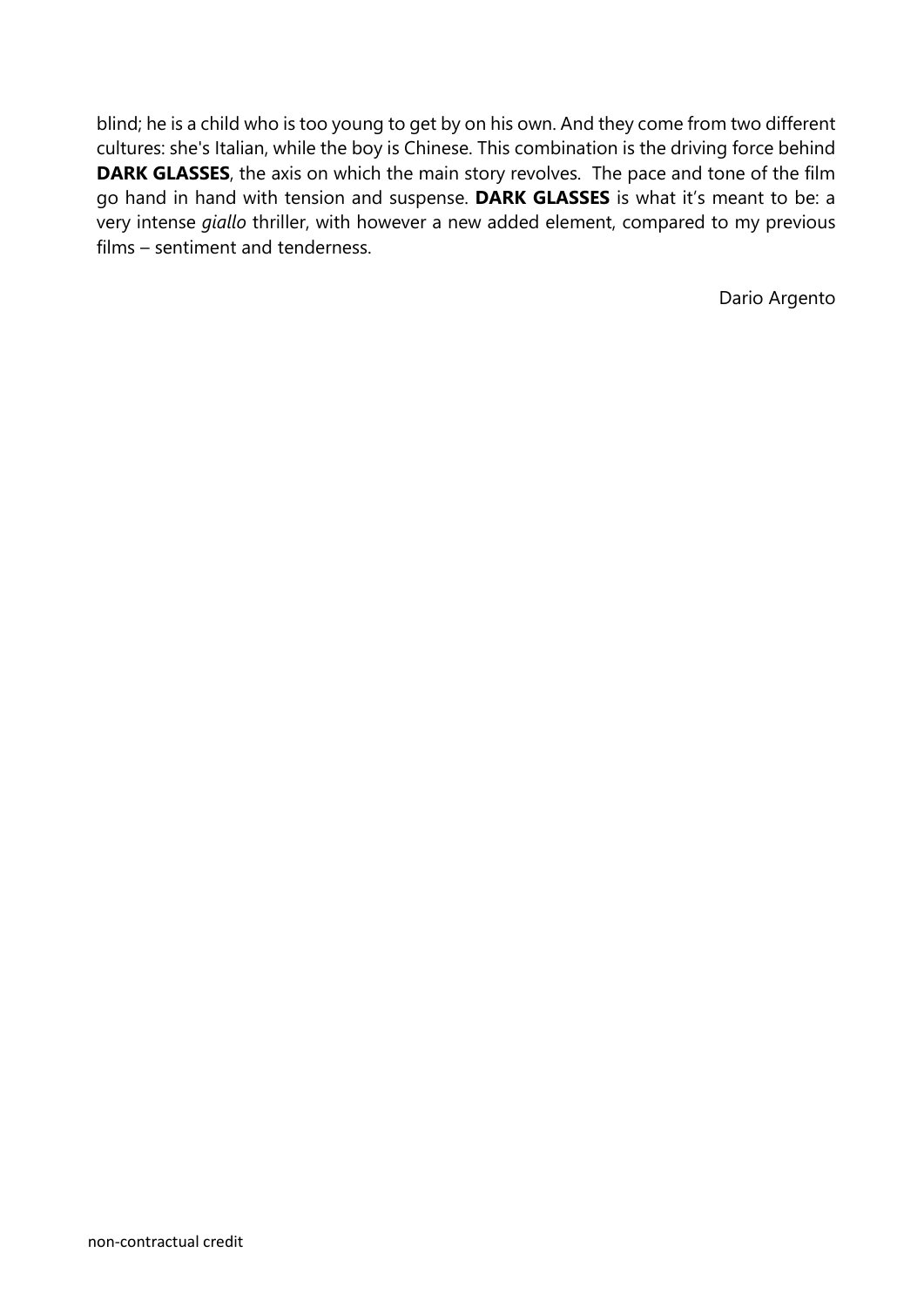## **DIRECTOR BIOGRAPHY**

### **DARIO ARGENTO** | Director, screenwriter

For cinema lovers Dario Argento is a legend, and to his filmmaking contemporaries he is an inspiration and an icon.

Argento made his directorial debut in 1970 with *The Bird with the Crystal Plumage* (*L'uccello dalle piume di cristallo*), a *giallo* film which was a major hit in Italy. He continued to concentrate largely on the giallo genre, directing two more successful thrillers, The Cat o' Nine Tails (Il gatto a nove code, 1971) and Four Flies on Grey Velvet (4 mosche di velluto grigio, 1972). He returned to thrillers with Deep Red (1975), frequently mentioned by many critics as the finest giallo ever made. The film brought Argento international renown and inspired many other directors to work in the genre. John Carpenter, for example, has frequently referred to the influence of Argento's early work on *Halloween* (1978).

Argento's next film was *Suspiria* (1977), a supernatural horror. The director planned for **Suspiria** to be the first of a trilogy about The Three Mothers: three ancient witches residing in three different modern cities. The trilogy continued with 1980's *Inferno*, and concluded with *The Mother of Tears* in 2007.

After *Inferno*, Argento returned to the more conventional *giallo* style with *Tenebrae* (1982). He then attempted to combine *giallo* and supernatural fantasy in 1985's *Phenomena*, also known as *Creepers*, which featured one of Jennifer Connelly's earliest movie appearances. Argento subsequently took a break from directing to write two screenplays for Mario Bava's son, Lamberto Bava - *Dèmoni* (1985) and *Dèmoni 2* (1986) - before returning behind the camera for *Opera* in 1987. Set in Parma's Regio Theatre during a production of Verdi's *Macbeth*, the production was beset by real-life misfortunes that Argento suspected were caused by the supposed traditional "curse" on Shakespeare's 'Scottish play'.

In 1992, Argento directed *Trauma*, starring his daughter Asia Argento, in Minneapolis, MN: a largely traditional *giallo*, but in an American setting. His 1996 film *The Stendhal Syndrome*, in which a policewoman (Asia Argento again) who suffers from Stendhal syndrome is trapped by a serial killer in an abandoned warehouse, was the first Italian film to use CGI. Moreover, the film's opening scene was shot in Florence at the legendary Uffizi Gallery, and Argento remains the only director ever granted permission to shoot there. Subsequent works include 1998's *The Phantom of the Opera* (*Il fantasma dell'Opera*), 2001's *Sleepless* (*Non ho sonno*), and 2004's *The Card Player* (*Il Cartaio*). In 2007, Argento finished the final film of his Three Mothers trilogy, *Mother of Tears* (*La Terza Madre*). *Dracula 3D*, shot in Budapest, was released on 19 May 2012.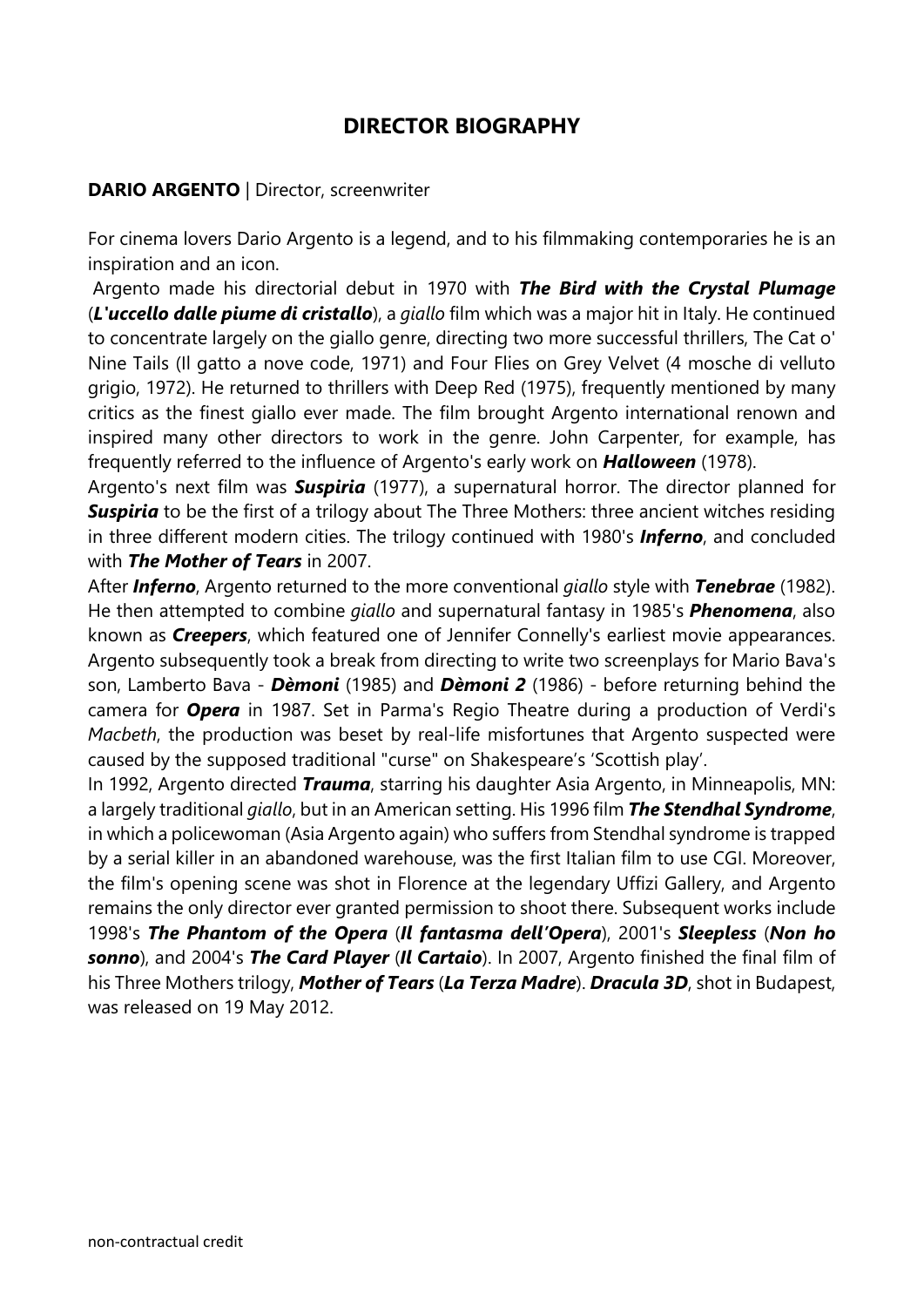### **Filmography**

#### DIRECTOR AND SCREENWRITER

2022 DARK GLASSES 2012 DRACULA 3D 2009 GIALLO 2007 MOTHER OF TEARS 2005 DO YOU LIKE HITCHCOCK? 2003 THE CARD PLAYER 2000 SLEEPLESS 1998 THE PHANTOM OF THE OPERA 1996 THE STENDHAL SYNDROME 1992 TRAUMA 1991 DARIO ARGENTO: MASTER OF HORROR 1990 TWO EVIL EYES 1987 OPERA 1985 PHENOMENA 1985 DARIO ARGENTO'S WORLD OF HORROR – Director only 1982 TENEBRAE 1980 INFERNO 1977 SUSPIRIA 1975 DEEP RED 1974 THE FIVE DAYS 1971 FOUR FLIES ON GREY VELVET 1971 THE CAT O' NINE TAILS 1970 THE BIRD WITH THE CRYSTAL PLUMAGE

#### **SCREENWRITER**

1997 WAX MASK directed by Sergio Stivaletti 1991 THE SECT directed by Michele Soavi 1989 THE CHURCH directed by Michele Soavi 1986 DEMONS 2… L'INCUBO RITORNA directed by Lamberto Bava 1985 DEMONS directed by Lamberto Bava 1978 DAWN OF THE DEAD directed by George A. Romero 1972 COSI' SIA directed by Alfio Caltabiano 1969 BATTLE OF THE COMMANDOS directed by Umberto Lenzi 1969 THE FIVE MAN ARMY directed by Italo Zingarelli 1969 SEASON OF THE SENSES directed by Massimo Franciosa 1969 PROBABILITY ZERO directed by Maurizio Lucidi 1968 ONCE UPON A TIME IN THE WEST directed by Sergio Leone 1968 LOVE CIRCLE directed by Giuseppe Patroni Griffi 1968 CEMETERY WITHOUT CROSSES directed by Robert Hossein 1968 THE SEXUAL REVOLUTION directed by Riccardo Ghione 1968 COMMANDOS directed by Armando Crispino 1968 HELL BEFORE DEATH directed by Alfio Caltabiano 1968 TODAY WE KILL… TOMORROW WE DIE! directed by Tonino Cervi 1967 QUALCUNO HA TRADITO directed by Franco Prosperi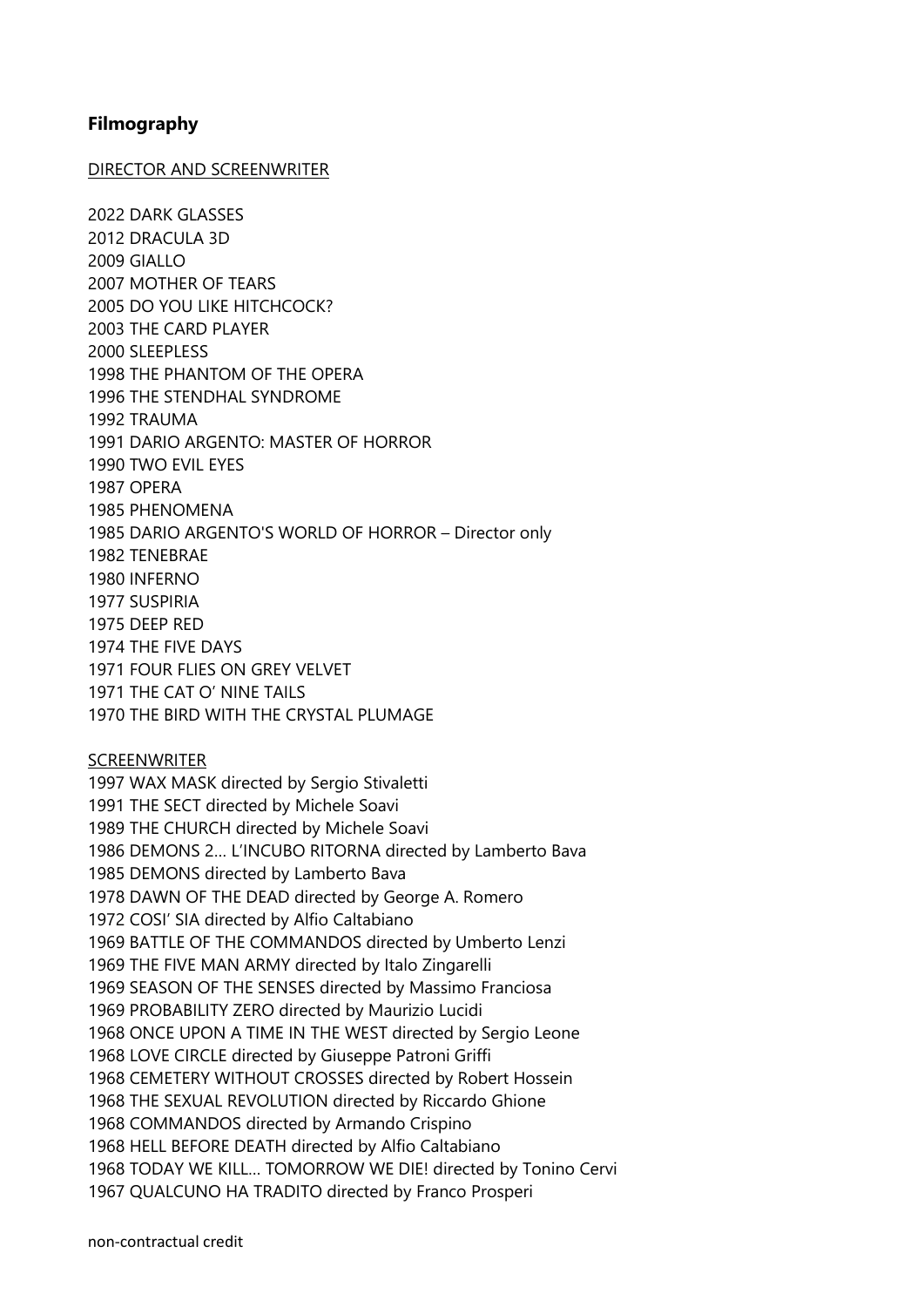### ACTOR

2021 VORTEX directed by Gaspar Noé 1996 BITS AND PIECES directed by Antonello Grimaldi 1992 INNOCENT BLOOD Directed by John Landis 1966 SCUSI LEI È FAVOREVOLE O CONTRARIO directed by Alberto Sordi

### AWARDS

2021 LOCARNO INTERNATIONAL FILM FESTIVAL – Lifetime Achievement Award 2019 CINEUPHORIA AWARDS – Career Honorary Award 2019 DAVID DI DONATELLO – David Speciale 2017 GOLDEN GLOBES– PRIZE for Lifetime Achievement 2013 CHICAGO INTERNATIONAL FILM FESTIVAL – Nomination for Dracula 3D 2011 CINEMANILA INTERNATIONAL FILM FESTIVAL – Lifetime Achievement Award 2010 CAPRI, HOLLYWOOD – Capri Legend Award 2009 PUSAN INTERNATIONAL FILM FESTIVAL – Hand Printing 2007 FLAIANO PRIZE – Lifetime Achievement Award 2006 BARCELONA FILM AWARDS – Best Feature Nominee Tv for *Do You Like Hitchcock*? 2001 AMSTERDAM FANTASTIC FILM FESTIVAL – Lifetime Achievement Award 2000 CINEQUEST SAN JOSE FILM FESTIVAL – Maverick Tribute Award 1999 SITGES - CATALONIAN INTERNATIONAL FILM FESTIVAL – Time Machine Honorary Award 1991 AVORIAZ FANTASTIC FILM FESTIVAL – Nomination for *Two Evil Eyes* 1990 FANTASPORTO – Best Feature Nominee for *Opera* 1987 FARO ISLAND FILM FESTIVAL – Best Feature Nominee for *Opera* 1986 FANTASPORTO – Best Feature Nominee for *Phenomena* 1985 FANTAFESTIVAL – Speciale 'Fantaitaly' PRIZE 1976 SITGES - CATALONIAN INTERNATIONAL FILM FESTIVAL – Gold Medal Sitges Best Director for *Deep Red* 1975 FARO ISLAND FILM FESTIVAL – Best Feature Nominee for *Deep Red* 1971 EDGAR ALLAN POE AWARDS – Best Screenplay Nominee for *The Bird With the Crystal Plumage* 1970 GOLDEN GLOBES – Best First Feature for *The Bird With the Crystal Plumage*

1970 GROLLA D'ORO – Best First-time Director for *The Bird With the Crystal Plumage*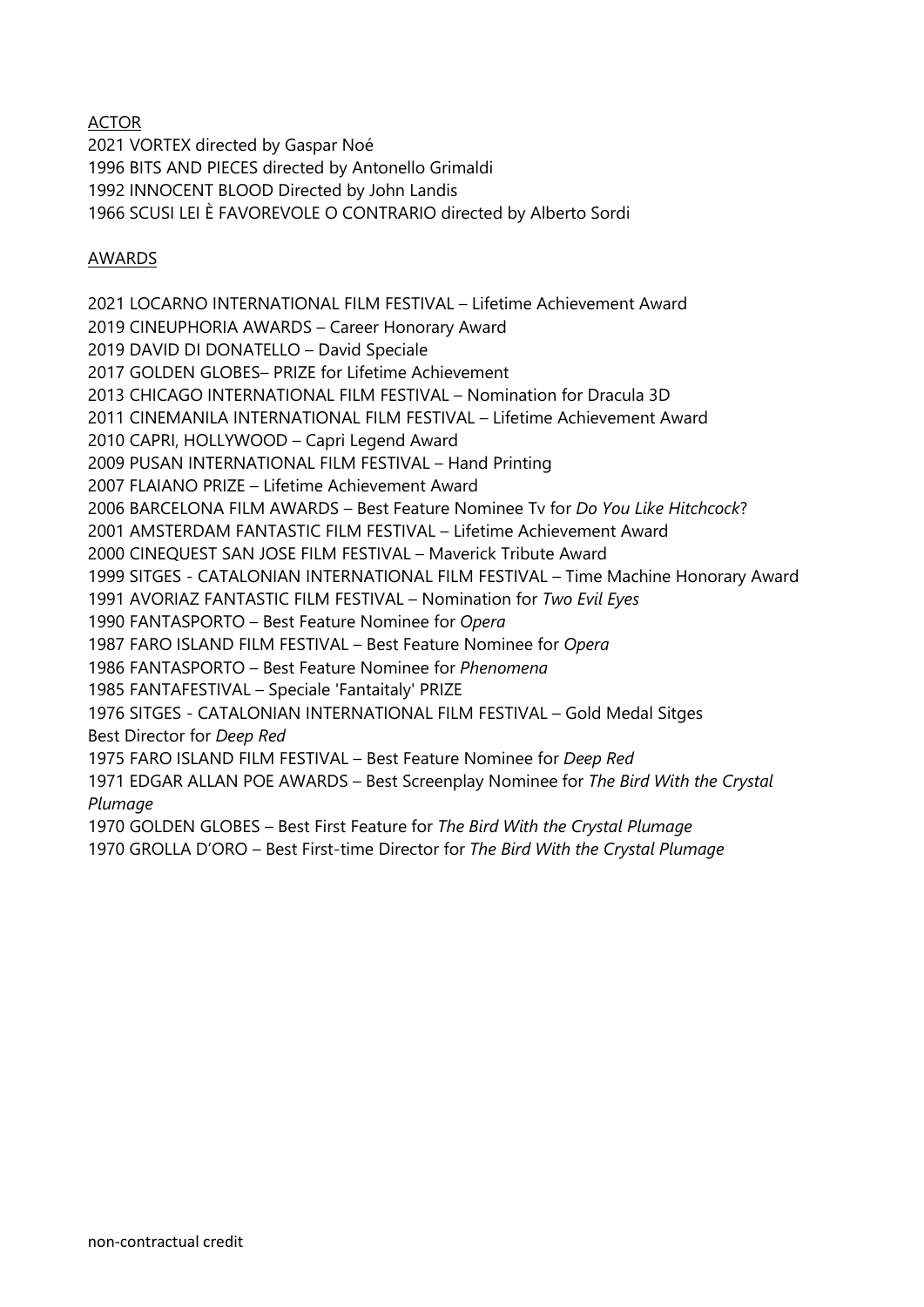# **ILENIA PASTORELLI** | Diana

## **Biography**

Ilenia Pastorelli grew up combining a passion for dance with a love of music, before attending the Accademia Nazionale di Danza in Rome.

In 2015 she was cast as the female lead in Gabriele Mainetti's *They Call Me Jeeg*. Her performance as Alessia earned her the David di Donatello award for best actress in 2016. The same year, she appeared alongside Raoul Bova in Biagio Antonacci's videoclip *One Day* and was one of the presenters of the summer tv show *Stracult*.

In 2017 she played Luna in Carlo Verdone's *Blessed Madness,* and the following year took major roles in movies including *Cosa fai a Capodanno?* directed by Filippo Bologna, the all-women comedy *Good Gals* (2019), directed by Michela Andreozzi, and Massimiliano Bruno's *All You Need is Crime*, in which she worked alongside Marco Giallini, Gian Marco Tognazzi, Edoardo Leo and Alessandro Gassman. More recently, she starred in Pif's *E noi come stronzi rimanemmo a guardare*, *Io e angela*, directed by Simone Paragnani, and *Four to Dinner*, directed by Alessio Maria Federici, and made a cameo appearance in the third chapter of Massimiliano Bruno's *Finché c'è crimine c'è speranza*.

In 2021 she took the lead in *giallo* maestro Dario Argento's *Dark Glasses*.

## **Filmography**

 DARK GLASSES directed by Dario Argento 2022 C'ERA UNA VOLTA IL CRIMINE directed by Massimiliano Bruno 2022 IO E ANGELA directed by Herbert Simone Paragnani FOUR TO DINER directed by Alessio Maria Federici ON OUR WATCH directed by Pierfrancesco Diliberto AKA Pif GOOD GALS directed by Michela Andreozzi ALL YOU NEED IS CRIME directed by Massimiliano Bruno COSA FAI A CAPAODANNO? directed by Filippo Bologna BLESSED MADNESS directed by Carlo Verdone THEY CALL ME JEEG Directed by Gabriele Mainetti

### AWARDS

2019 ANNA MAGNANI PRIZE 2019 FEMALE PERSONALITY OF THE YEAR, Ostia International Film Festival 2018 KINÉO PRIZE as Best Actress for *Blessed Madness* 2018 NASTRI D'ARGENTO Best Actress Nominee di Commedia for *Blessed Madness* 2018 GIOVANI VIRNA LISI PRIZE, Fondazione Cinema For Roma 2018 GIFFONI EXPERIENCE, Giffoni Film Festival 2018 SABAUDIA FILM FESTIVAL PRIZE for Best Actress for *Blessed Madness*, 2018 BRACCO PRIZE AS BEST REVELATION ACTRESS for *Blessed Madness*, Figari Film Festival 2018 GIULIANO GEMMA PRIZE 2016 DAVID DI DONATELLO Best Actress for *They Call Me Jeeg* 2016 GLOBO D'ORO Best Actress Nominee for *They Call Me Jeeg* 2016 PELLICOLA D'ORO Best Actress Nominee for *They Call Me Jeeg* 2016 MONICA SCATTINI PRIZE for *They Call Me Jeeg*, Magna, Graecia Film Festival 2016 TARGA ANEC "CLAUDIO ZANCHI" GIOVANI TALENTI Best Actress *They Call Me Jeeg*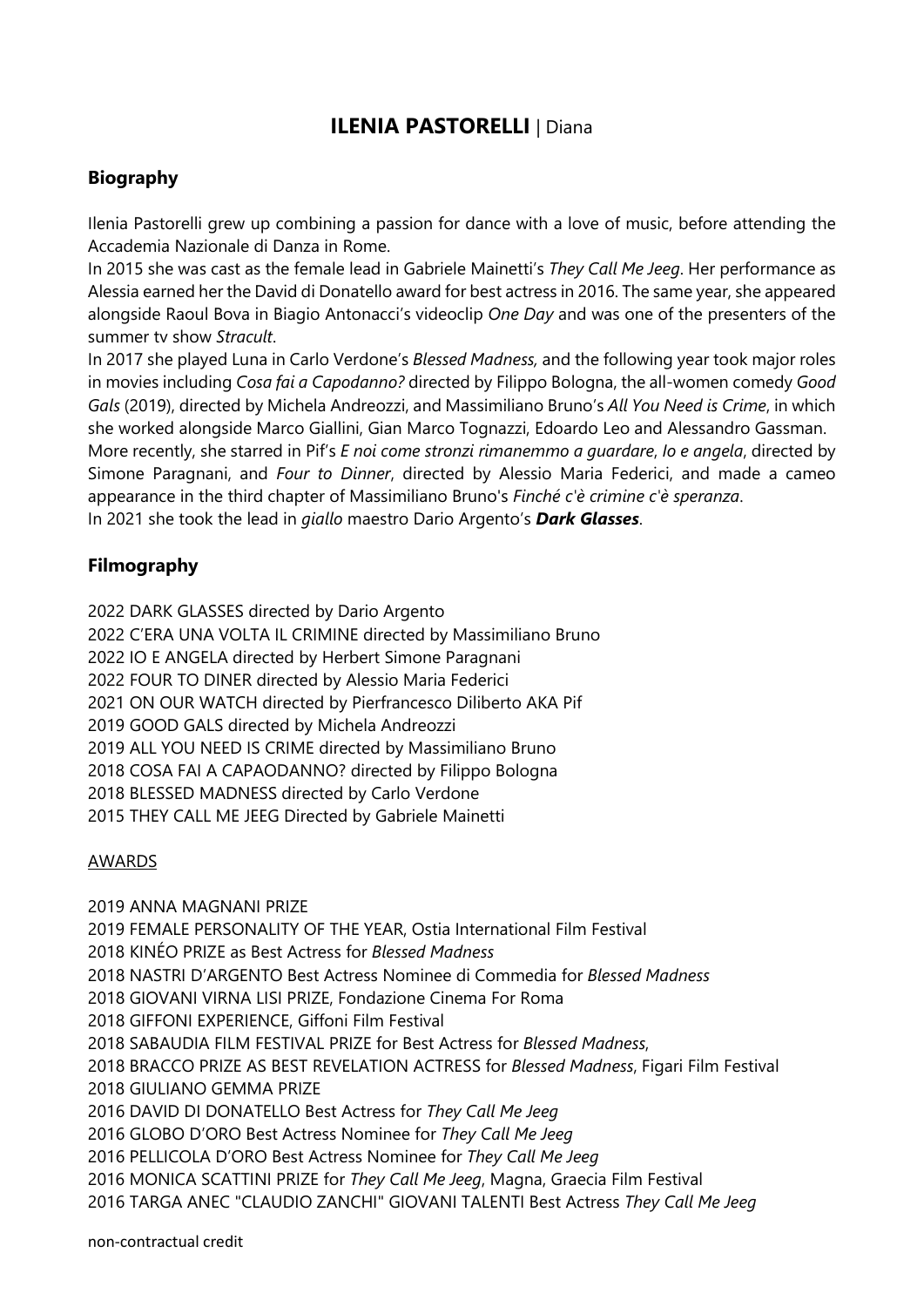# **ASIA ARGENTO** | Rita

### **Biography**

The daughter of director Dario Argento and actress Daria Nicolodi, Asia Argento was born in Rome in 1975. She began her acting career at the age of 9 on television, then turned to the cinema. Asia's career quickly moved into the international arena during the 2000s, notably with roles in George A. Romero's *Land of the Dead* and Sofia Coppola's *Marie Antoinette*. She also appeared in Tony Gatlif's *Transylvania*, which premiered at the Cannes Film Festival in 2006, and in 3 feature films in the official selection the following year, before becoming a Cannes festival jury member in 2009. Alongside her acting career, Asia is an internationally feted writer/director, her works including most notably *Scarlet Diva* (2000), *The Heart Is Deceitful Above All Things* (2004), and *Misunderstood*, which screened in the Un Certain Regard section of the Cannes Film Festival in 2014. Active in the music world as a DJ, she also directed the video promo for French band Indochine's *La vie est belle* (2017) and, as a singersongwriter, has collaborated with many artists around the world, including Placebo, Tricky, and The Brian Jonestown Massacre). Asia has also released two solo albums, Total Entropy (2013) and Music From My Bed (2020). In 2019, she became the first female president of the Gérardmer International Fantastic Film Festival for its 27th edition, and served as Jury President at CINEMED: Montpellier International Film Festival in 2020.

Her autobiography, Anatomia di un cuore selvaggio (Anatomy of a Wild Heart), was published in 2021.

### **Filmography**

#### **ACTRESS**

2022 INTERSTATE directed by Jean Luc Herbulot 2022 DARK GLASSES directed by Dario Argento 2021 SEULE directed by Jérôme Dassier 2021 SANS SOLEIL directed by Banu Akseki 2020 AGONY directed by Michele Civetta 2018 ALIEN CRYSTAL PALACE directed by Arielle Dombasle 2014 SHONGRAM directed by Munsur Ali 2013 OBSESSIVE RHYTHMS directed by Fanny Ardant 2012 DO NOT DISTURB directed by Yvan Attal 2012 DRACULA 3D directed by Dario Argento 2011 ISLANDS directed by Stefano Chiantini 2011 BACIATO DALLA FORTUNA directed by Paolo Costella 2009 DIAMOND 13 directed by Gilles Béhat 2008 ON WAR directed by Bertrand Bonello 2007 GO GO TALES directed by Abel Ferrara 2007 MOTHER OF TEARS directed by Dario Argento 2007 THE LAST MISTRESS directed by Catherine Breillat 2007 BOARDING GATE directed by Olivier Assayas 2006 TRANSYLVANIA directed by Tony Gatlif 2006 MARIE ANTOINETTE directed by Sofia Coppola 2005 LAND OF THE DEAD directed by George A. Romero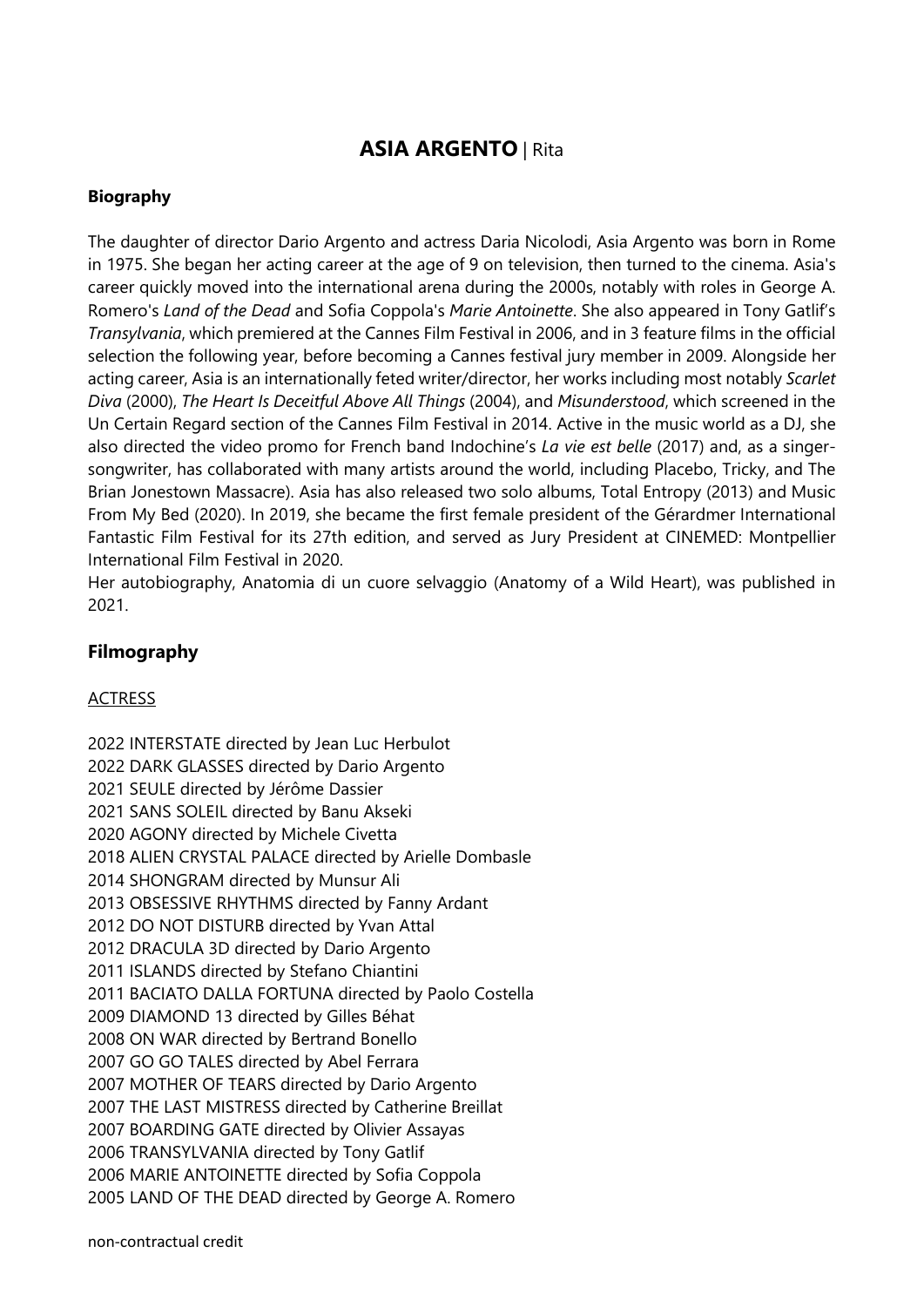2005 LAST DAYS directed by Gus Van Sant 2004 THE KEEPER directed by Paul Lynch 2002 THE SUN SHINES ON GINOSTRA directed by Manuel Pradal 2002 XXX directed by Rob Cohen 2002 RED SIREN directed by Olivier Megaton 2001 LOVE BITES directed by Antoine De Caunes 1998 THE PHANTOM OF THE OPERA directed by Dario Argento 1998 B. MONKEY directed by Michael Radford 1998 NEW ROSE HOTEL directed by Abel Ferrara 1997 VIOLA KISSES EVERYBODY directed by Giovanni Veronesi 1996 TRAVELING COMPANION directed by Peter Del Monte 1996 IL CIELO È SEMPRE PIÙ BLU directed by Antonello Grimaldi 1996 THE STENDHAL SYNDROME directed by Dario Argento 1994 LA REINE MARGOT directed by Patrice Chéreau 1994 PERDIAMOCI DI VISTA directed by Carlo Verdone 1993 CONDANNATO A NOZZE directed by Giuseppe Piccioni 1993 TRAUMA directed by Dario Argento 1992 CLOSE FRIENDS directed by Michele Placido 1989 PALOMBELLA ROSSA – Regia di Nanni Moretti 1989 LA CHIESA – Regia di Michele Soavi 1988 ZOO – Regia di Cristina Comencini 1986 DÈMONI 2…L'INCUBO RITORNA – Regia di Lamberto Bava

#### DIRECTOR

2014 MISUNDERSTOOD 2004 THE HEART IS DECEITFUL ABOVE ALL 2000 SCARLET DIVA 1994 DE GENERAZIONE – PROSPETTIVE episode

#### AWARDS

2014 NASTRI D'ARGENTO, NASTRO EUROPEO BULGARI for *Misunderstood* 2014 NASTRI D'ARGENTO Best Screenplay Nominee for *Misunderstood* 2012 GOLDEN GLOBES Best Actress for *Islands* 2009 CAPRI, HOLLYWOOD Capri Art Award for *Diamond 13* 2007 GOLDEN GLOBES EUROPEAN GOLDEN GLOBE 2007 INDIEWIRE CRITICS' POLL Best Lead Performance Nominee for *Boarding Gate*, *Mother of Tears*, *The Last Mistress* 2006 NASTRI D'ARGENTO Best Actress Nominee for *The Heart is Deceitful Above All Things* 2006 SCREAM AWARDS Nominee for *Land of the Dead* 2003 MELBOURNE UNDERGROUND FILM FESTIVAL Best Actress for *Scarlet Diva* 2003 LOS ANGELES ITALIAN FILM AWARDS Outstanding Achievement Award 2001 WILLIAMSBURG BROOKLYN FILM FESTIVAL Best Debut Director for *Scarlet Diva* 2000 FANGORIA CHAINSAW AWARDS Best Actress Nominee for *The Stendhal Syndrome*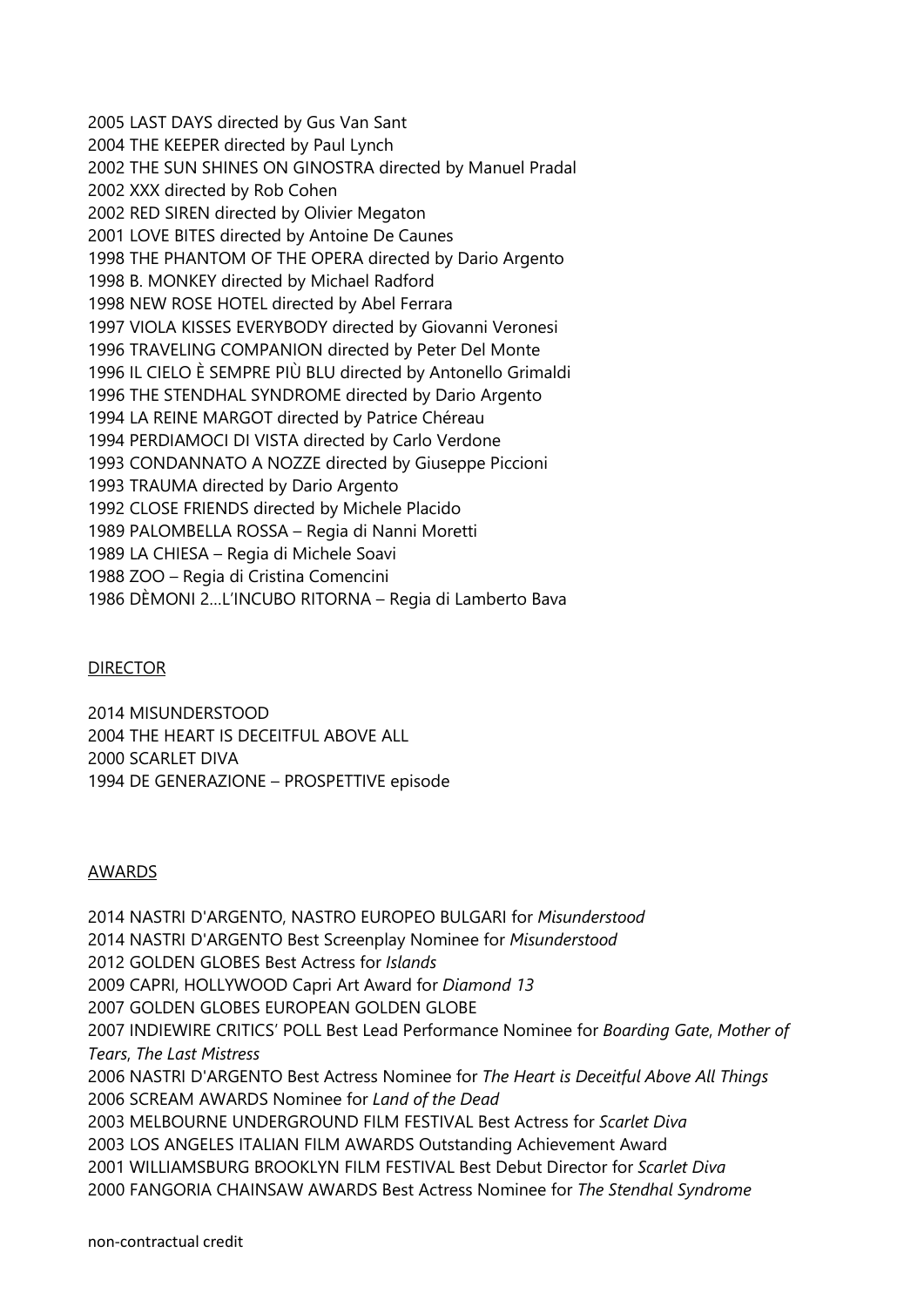1999 OLDENBURG FILM FESTIVAL German Independence Honorary Award 1997 DAVID DI DONATELLO Best Actress for *Traveling Companion* 1997 NASTRI D'ARGENTO Best Actress Nominee for *Traveling Companion* 1996 GOLDEN GLOBES Best Actress Nominee for *Traveling Companion* 1996 GROLLA D'ORO Best Actress for *Traveling Companion* 1996 CIAK D'ORO Best Actress for *Stendhal Syndrome* 1995 NASTRI D'ARGENTO Best Actress Nominee for *Perdiamoci di Vista* 1995 FANTASPORTO Best Picture Nominee for *De Generazione* 1994 DAVID DI DONATELLO Best Actress for *Perdiamoci di Vista* 1994 NASTRI D'ARGENTO Best Supporting Actress Nominee for *Condannato a Nozze* 1994 PRIZE FLAIANO Best Actress for *Perdiamoci di Vista* 1994 CIAK D'ORO Best Actress for *Perdiamoci di Vista* 1994 MYFEST PUBLIC AWARD for *De Generazione* 1993 NASTRI D'ARGENTO Best Leading Actress Nominee for *Close Friends* 1989 GOLDEN GLOBES Migliore Attrice per *Zoo* 1988 GIFFONI FILM FESTIVAL Migliore Attrice per *Zoo*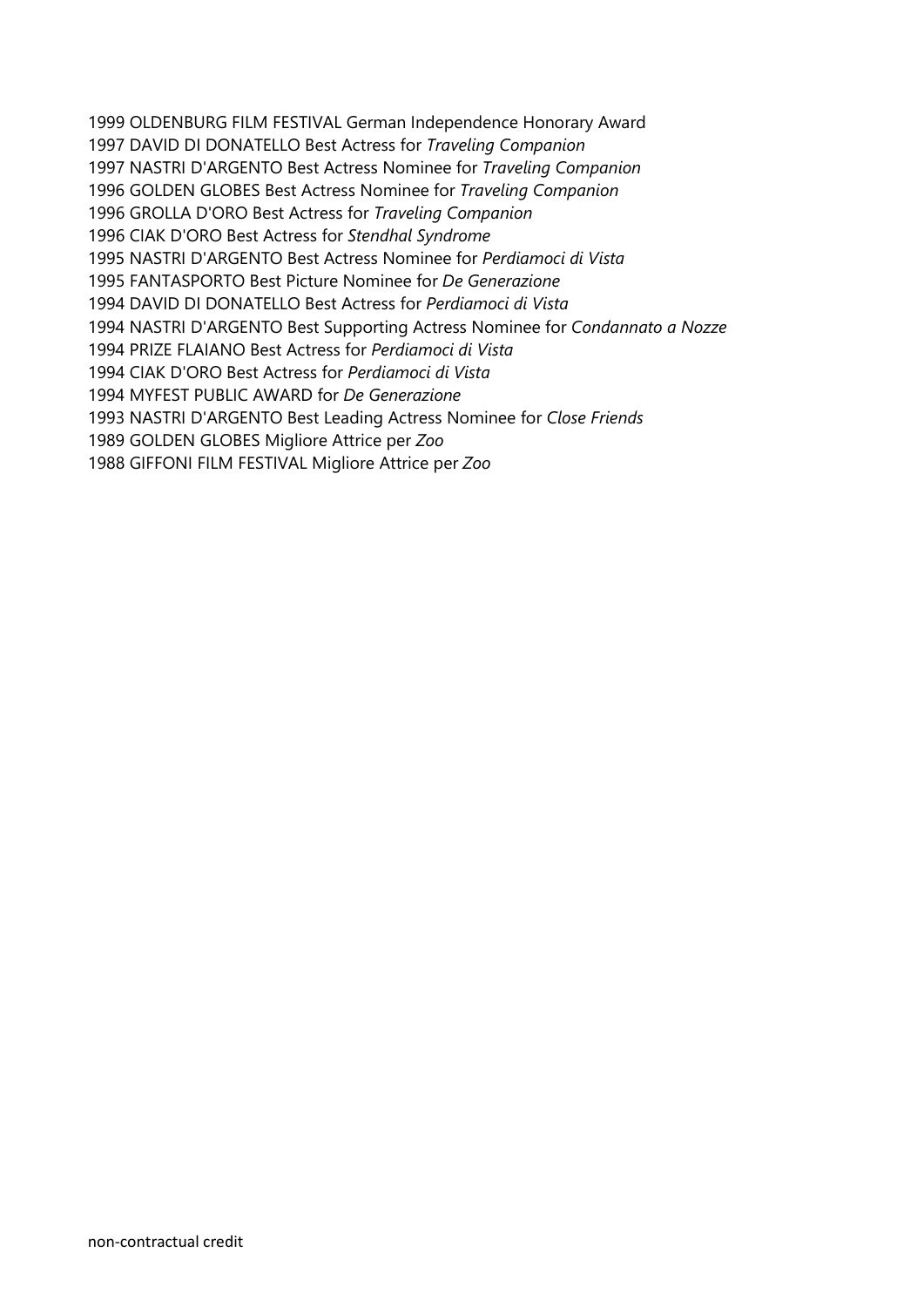### **ANDREA GHERPELLI** | MATTEO

### **Filmography**

*CINEMA*

2020 SI MUORE SOLO DA VIVI directed by Alberto Rizzi 2020 HIDDEN AWAY directed by Giorgio Diritti 2009 AMALFI – REWARDS OF THE GODDESS FIFTY SECONDS directed by Hiroshi Nishitani 2009 QUESTO PICCOLO GRANDE AMORE directed by Riccardo Donna

*TV*

2021 CUORI directed by Riccardo Donna 2020 L'ALLIGATORE directed by Daniele Vicari 2018 DON MATTEO 11 directed by Alexis Sweet 2014 QUALUNQUE COSA SUCCEDA directed by Alberto Negrin 2014 VALENTINO. LA LEGGENDA directed by Alessio Inturri 2012 UN PASSO DAL CIELO directed by Riccardo Donna 2012 FACCIA D'ANGELO directed by Andrea Porporati 2012 NERO WOLFE directed by Riccardo Donna 2005 LA PROF directed by Tiziana Aristarco 2011 STORIA DI LAURA directed by Andrea Porporati 2007 SIMON SCHAMA'S POWER OF ART directed by Clare Beavan 2008 LE ALI directed by Andrea Porporati 2008 DETECTIVE DE LUCA directed by Antonio Frazzi 2008 RACCONTAMI 2 directed by Riccardo Donna 2006 BLACK ARROW directed by Fabrizio Costa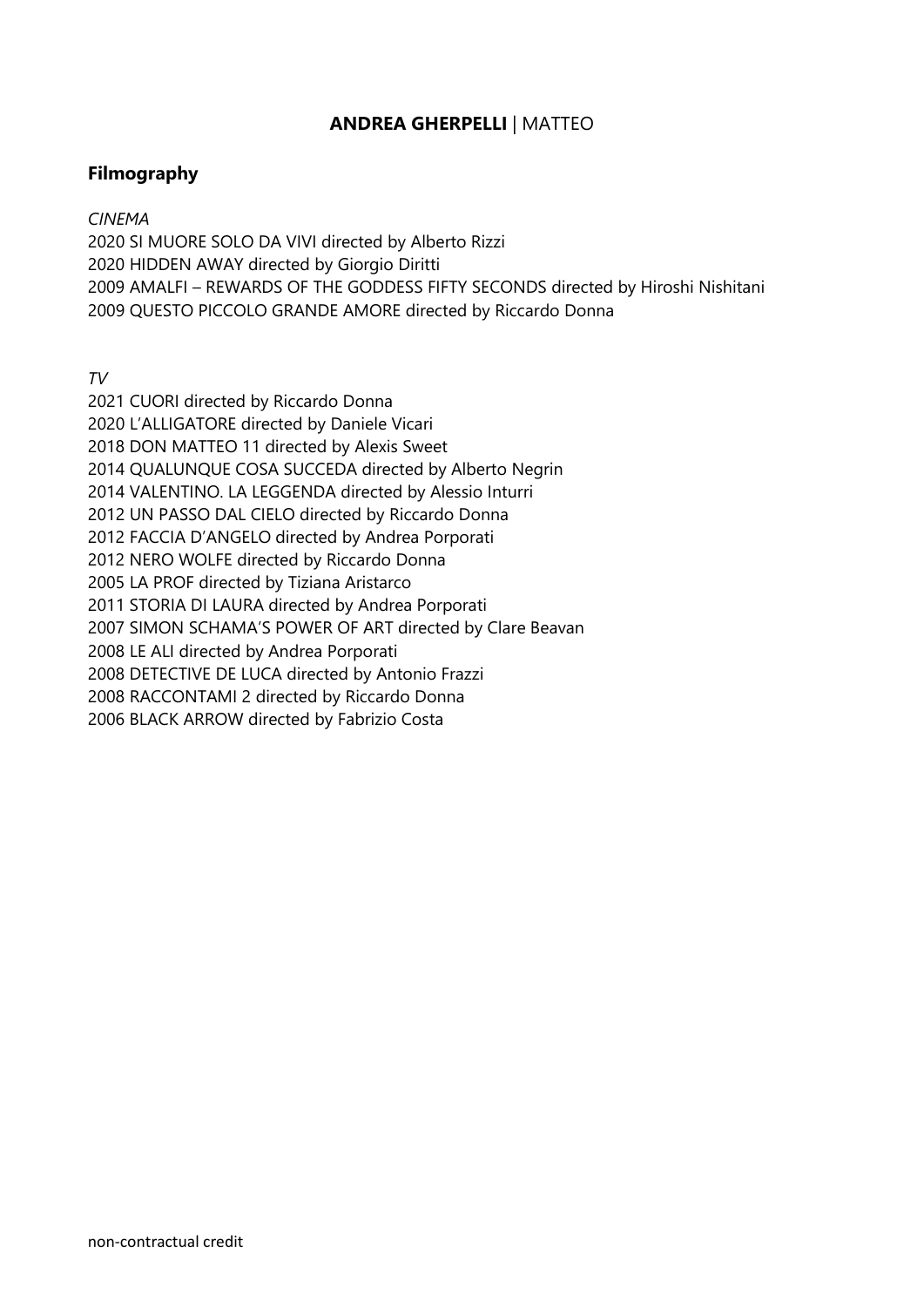## **CAST**

| <b>DIANA</b>                  | <b>ILENIA PASTORELLI</b>   |
|-------------------------------|----------------------------|
| <b>RITA</b>                   | <b>ASIA ARGENTO</b>        |
| MATTEO                        | <b>ANDREA GHERPELLI</b>    |
| <b>INSPECTOR CAPO ALEARDI</b> | <b>MARIO PIRRELLO</b>      |
| <b>INSPECTOR BAJANI</b>       | <b>MARIA ROSARIA RUSSO</b> |
| <b>INSPECTOR BALDACCI</b>     | <b>GENNARO IACCARINO</b>   |
| <b>CHIN</b>                   | <b>XINYU ZHANG</b>         |
| <b>ESCORT</b>                 | <b>VIKTORIE IGNOTO</b>     |

## **CREW**

| <b>DIRECTOR</b>                                  | <b>DARIO ARGENTO</b>                 |
|--------------------------------------------------|--------------------------------------|
| <b>SCREENPLAY</b>                                | <b>DARIO ARGENTO, FRANCO FERRINI</b> |
| DP                                               | <b>MATTEO COCCO</b>                  |
| <b>EDITOR</b>                                    | <b>FLORA VOLPELIERE</b>              |
| PRODUCTION DESIGNER                              | <b>MARCELLO DI CARLO</b>             |
| <b>WARDROBE</b>                                  | <b>LUIGI BONANNO</b>                 |
| <b>ASSISTANT DIRECTOR</b>                        | <b>DAVID MARIA PUTORTI</b>           |
| SPECIAL MAKE UP,<br>PROSTHETICS AND ANIMATRONICS | <b>SERGIO STIVALETTI STUDIO</b>      |
| <b>SOUND ENGINEER</b>                            | <b>DANIELE MARIANELLO</b>            |